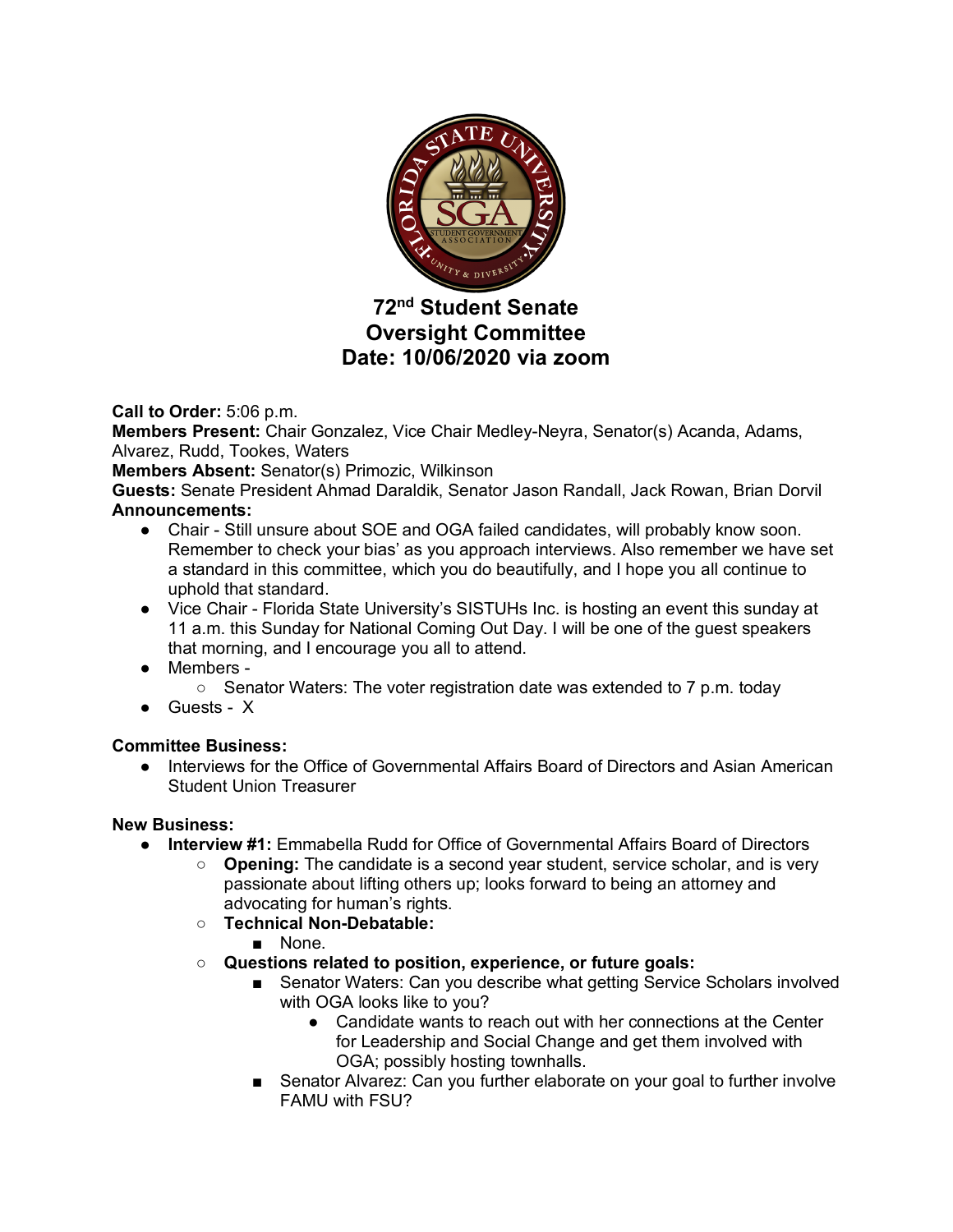- Candidate recognizes the importance of unity between the universities, and hopes to communicate with FAMU to work on legislation that makes sense for both campuses.
- Senator Waters: Could you describe why policy is important to you?
	- Candidate was diagnosed with a chronic disease and began wanting to educate others on the disease. Policy quickly became a part of that goal to educate others.
- Chair Gonzalez: Could you describe what goals you would like to see on the Legislative Agenda?
	- Candidate is passionate about mental health on campus; she recognizes that circumstances have quickly shifted, since we started to hold lectures remotely. Candidate wants to make the transition to college for incoming students as smoothly as possible. Candidate is also passionate about gender inclusive housing. The candidate will ensure that the plan set in place for gender inclusive housing is included on the Legislative Agenda. Candidate also wants to implement an activist/advocacy education for Noles engaged in Politics. Candidate wants to ensure that the renaming of buildings is implemented within the Legislative Agenda as well.
- Chair Gonzalez: Nonpartisanship is important for this role; How will you ensure that you remain nonpartisan
	- The Candidate has been nonpartisan for as long as they can remember; they do not align with either parties within the United States. The candidate knows that the more nonaffiliated they are, the more effective they can be as an advocate.

## ○ **Questions related to character or any other questions:**

- Chair Gonzalez: Could you unpack your character for me? How does that play into your conflict resolution?
	- The candidate is extremely driven and passionate, she sets goals for themself and fully intends to meet those deadlines. The candidate wants to keep her line of communication open with all of her colleagues; sets a high emphasis on communication.
- Senator Tookes: What is your aim as far as your moral compass is concerned?
	- Candidate believes the term "representation" closely describes her moral compass. Candidate wants to ensure that her constituents feel represented.
- President Daraldik: do you believe you have passed the vibe check? ● Yes.
- **Closing:** Candidate appreciates the committee's hard work and is excited to be considered for this position.
- **Deliberations**
	- Roundtable
- **Motion to Call the Question**
	- Senator Waters
	- Senator Medley-Neyra
- **Voting Results**
	- Yes (6) Senators Acanda, Adams, Alvarez, Medley-Neyra, Tookes, Waters.
	- $\blacksquare$  No (0)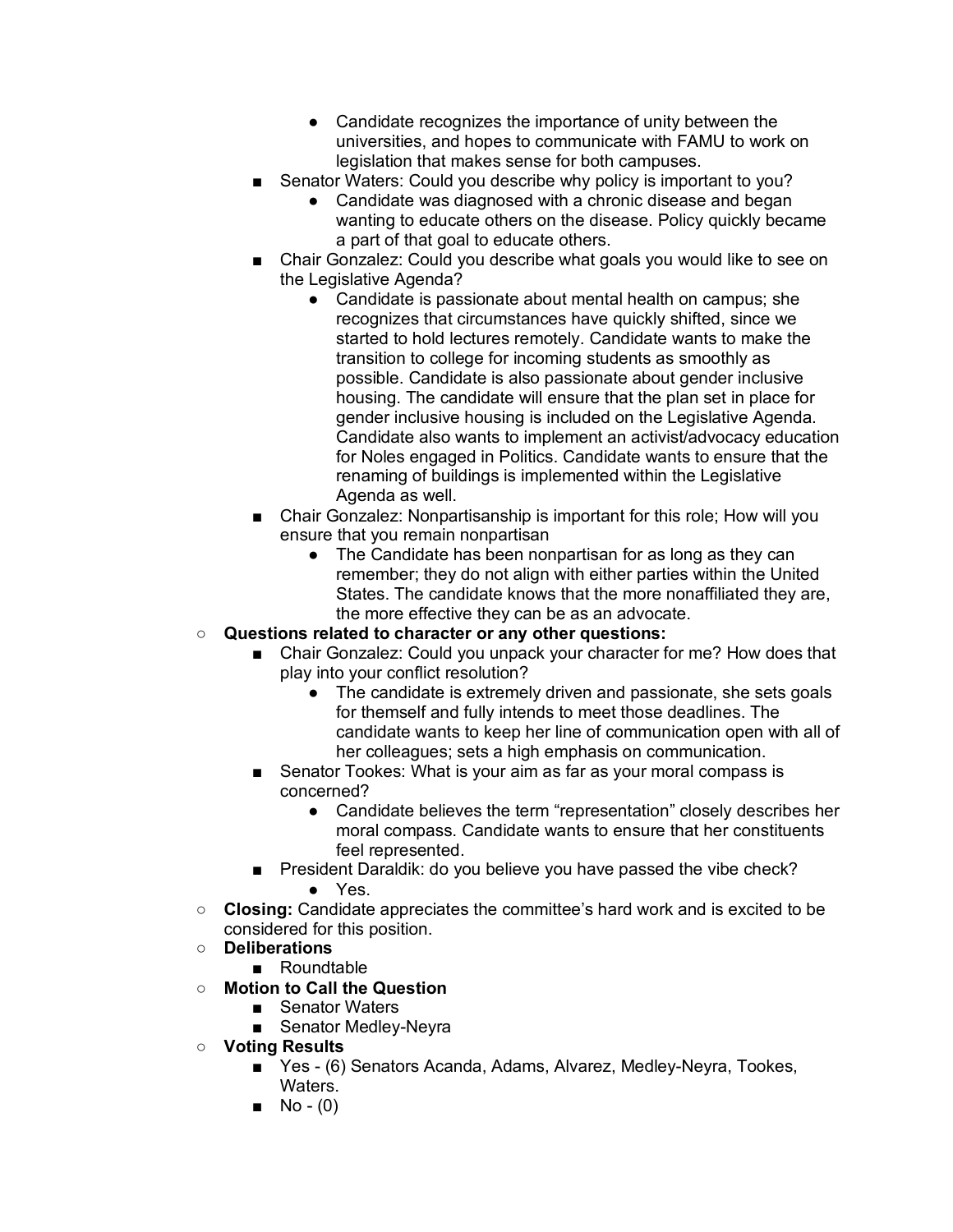- Abstention (0)
- **Candidate passes.**
- **Motion to Recess until 5:56 p.m.**
	- Senator Medley-Neyra
	- Senator Waters
- **Interview #2:** Sonali Pustam for Asian American Student Union Treasurer
	- **Opening:** Is very excited to be here, the Asian American Student Union means a lot to her.
	- **Technical Non-Debatable:**
		- Senator Acanda : Are you financially certified?
			- Yes.
	- **Questions related to position, experience, or future goals:**
		- Senator Acanda: Within your position, if forwarded,
			- Candidate hopes to help students adjust to the online climate since the start of the pandemic?
		- Senator Waters: What is the operational budget looking like for the coming year?
			- The total budget is \$18,024
		- Senator Waters: Is there any sort of contingency document that was given to you? Do you have one prepared for your predecessor? ● Yes.
		- Chair Gonzalez: Can you describe what you believe qualifies you for this position?
			- Candidate has assisted parents managing their business since she was a child.
		- Senator Alvarez: How do you intend to use your position to better the agency?
			- By trying to get more zoom meetings going on; we're transitioning to the online atmosphere.
		- Senator Tookes: How do you plan to represent those who are different from you?
			- Not a lot of people know that Indians and Indian culture is a part of the greater Asian culture as well.
		- Senator Randall: How does fiscal responsibility play into your position for you?
			- Handling money is very important. The candidate believes that maintaining trust and integrity is the best way to ensure fiscal responsibility.
	- **Questions related to character or any other questions:**
		- Senator Adams : What is the hardest part of being a member, not a leader, of a team. How do you intend to use that knowledge in your position?
			- Knowing when to speak, and when to not. It is important to know how to work well with others.
		- Senator Tookes: What would you say your leadership style is? ● Listening to others is really important to the candidate.
			- Senator Gonzalez: Can you unpack your character for me? How does that play into your conflict resolution?
				- Candidate shared a personal experience that did not answer the question.